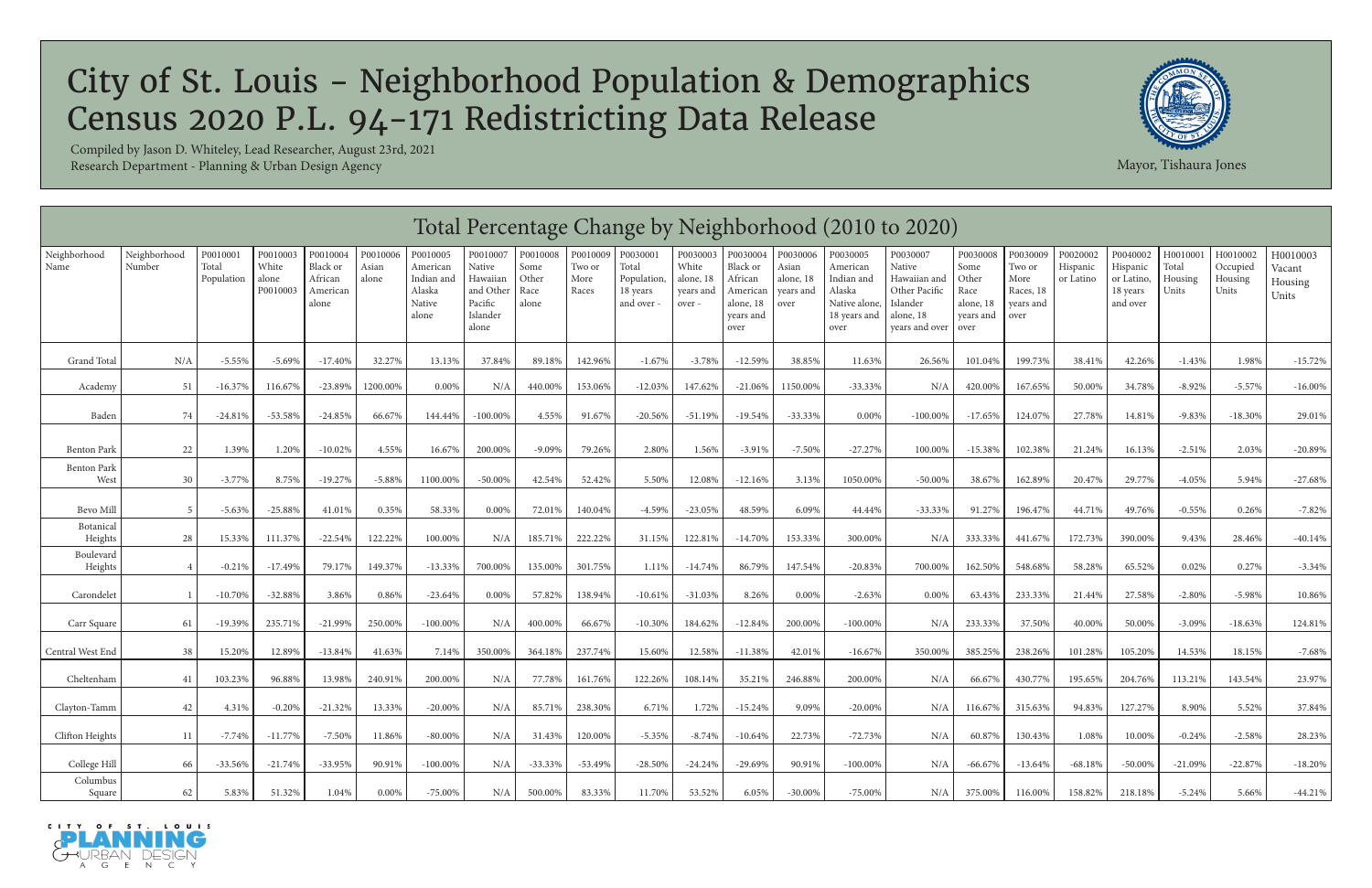|                               | Total Percentage Change by Neighborhood (2010 to 2020)<br>Neighborhood<br>P0010009<br>P0010003<br>P0010004<br>P0010006<br>P0010005<br>P0010007<br>P0010008<br>P0030001<br>P0030003<br>P0030004<br>P0030006<br>P0030005<br>P0030009<br>P0020002<br>P0040002<br>H0010001<br>H0010002<br>P0010001<br>P0030007<br>P0030008<br>H0010003 |                     |                            |                                          |                |                                                     |                                                                       |                                |                         |                                               |                                           |                                                                   |                                         |                                                                           |                                                                                    |                                                         |                                                  |                       |                                                |                           |                              |                            |
|-------------------------------|------------------------------------------------------------------------------------------------------------------------------------------------------------------------------------------------------------------------------------------------------------------------------------------------------------------------------------|---------------------|----------------------------|------------------------------------------|----------------|-----------------------------------------------------|-----------------------------------------------------------------------|--------------------------------|-------------------------|-----------------------------------------------|-------------------------------------------|-------------------------------------------------------------------|-----------------------------------------|---------------------------------------------------------------------------|------------------------------------------------------------------------------------|---------------------------------------------------------|--------------------------------------------------|-----------------------|------------------------------------------------|---------------------------|------------------------------|----------------------------|
| Neighborhood<br>Name          | Number                                                                                                                                                                                                                                                                                                                             | Total<br>Population | White<br>alone<br>P0010003 | Black or<br>African<br>American<br>alone | Asian<br>alone | American<br>Indian and<br>Alaska<br>Native<br>alone | $\rm Native$<br>Hawaiian<br>and Other<br>Pacific<br>Islander<br>alone | Some<br>Other<br>Race<br>alone | Two or<br>More<br>Races | Total<br>Population<br>18 years<br>and over - | White<br>alone, 18<br>years and<br>over - | Black or<br>African<br>American<br>alone, 18<br>years and<br>over | Asian<br>alone, 18<br>years and<br>over | American<br>Indian and<br>Alaska<br>Native alone,<br>18 years and<br>over | Native<br>Hawaiian and<br>Other Pacific<br>Islander<br>alone, 18<br>years and over | Some<br>Other<br>Race<br>alone, 18<br>years and<br>over | Two or<br>More<br>Races, 18<br>years and<br>over | Hispanic<br>or Latino | Hispanic<br>or Latino,<br>18 years<br>and over | Total<br>Housing<br>Units | Occupied<br>Housing<br>Units | Vacant<br>Housing<br>Units |
| Compton<br>Heights            | 26                                                                                                                                                                                                                                                                                                                                 | 6.16%               | 8.68%                      | $-17.50\%$                               | $-1.96%$       | $0.00\%$                                            | N/A                                                                   | 100.00%                        | 104.65%                 | 6.62%                                         | $8.01\%$                                  | $-18.10%$                                                         | 8.89%                                   | $-33.33%$                                                                 | N/A                                                                                | 233.33%                                                 | 241.189                                          | 34.62%                | $-4.35%$                                       | 0.27%                     | 10.36%                       | $-56.36%$                  |
| Covenant Blu-<br>Grand Center | 77                                                                                                                                                                                                                                                                                                                                 | $-14.63%$           | $-24.28%$                  | $-19.58%$                                | 14.78%         | 100.00%                                             | 100.00%                                                               | 239.13%                        | 162.75%                 | $-9.55%$                                      | $-25.81%$                                 | $-7.94%$                                                          | 14.47%                                  | $0.00\%$                                                                  | 100.00%                                                                            | 235.00%                                                 | 180.00%                                          | 95.06%                | 95.95%                                         | 7.10%                     | 3.47%                        | 40.24%                     |
| DeBaliviere Place             | 47                                                                                                                                                                                                                                                                                                                                 | 5.34%               | $-1.76%$                   | $-10.69%$                                | 47.04%         | 37.50%                                              | $-80.00\%$                                                            | 119.35%                        | 194.19%                 | 6.73%                                         | $-1.09%$                                  | $-6.66\%$                                                         | 46.33%                                  | 33.33%                                                                    | $-100.00\%$                                                                        | 144.44%                                                 | 194.52%                                          | 74.29%                | 69.07%                                         | 8.70%                     | 10.24%                       | 0.49%                      |
| Downtown                      | 35                                                                                                                                                                                                                                                                                                                                 | 46.25%              | 18.33%                     | 74.10%                                   | 18.91%         | $-10.53%$                                           | $-100.00\%$                                                           | 200.00%                        | 252.27%                 | 42.56%                                        | 17.92%                                    | 67.40%                                                            | 21.05%                                  | $-42.11%$                                                                 | $-100.00\%$                                                                        | 211.11%                                                 | 259.15%                                          | 151.40%               | 152.53%                                        | 38.28%                    | 50.43%                       | $-1.78%$                   |
| Downtown West                 | 36                                                                                                                                                                                                                                                                                                                                 | 29.82%              | 6.44%                      | 44.05%                                   | 39.46%         | 120.00%                                             | N/A                                                                   | 244.12%                        | 309.33%                 | 28.42%                                        | 6.09%                                     | 43.43%                                                            | 41.61%                                  | 33.33%                                                                    | N/A                                                                                | 278.57%                                                 | 334.43%                                          | 141.58%               | 151.65%                                        | 1.60%                     | 41.20%                       | $-56.08%$                  |
| Dutchtown                     | 16                                                                                                                                                                                                                                                                                                                                 | $-2.63%$            | $-28.66\%$                 | $-2.84\%$                                | 14.26%         | 43.40%                                              | 50.00%                                                                | 101.61%                        | 116.67%                 | $-0.91%$                                      | $-26.09%$                                 | 2.30%                                                             | 20.64%                                  | 52.50%                                                                    | -50.00%                                                                            | 106.67%                                                 | 149.22%                                          | 31.24%                | 25.48%                                         | $-2.06%$                  | 2.49%                        | $-17.31%$                  |
| Ellendale                     | 10                                                                                                                                                                                                                                                                                                                                 | $-12.06%$           | $-16.71%$                  | $-21.81%$                                | 100.00%        | $-57.14%$                                           | 100.00%                                                               | $-18.60\%$                     | 112.73%                 | $-8.71%$                                      | $-13.92%$                                 | $-20.27%$                                                         | 83.33%                                  | $-57.14%$                                                                 | 100.00%                                                                            | $-16.67%$                                               | 206.45%                                          | $-47.83%$             | $-39.02%$                                      | $-3.56%$                  | $-7.70%$                     | 37.14%                     |
| Fairground<br>Neighborhood    | 67                                                                                                                                                                                                                                                                                                                                 | $-35.47%$           | 6.67%                      | $-37.74%$                                | N/A            | 150.00%                                             | N/A                                                                   | 450.00%                        | 38.89%                  | $-31.98%$                                     | 23.08%                                    | $-35.15%$                                                         | N/A                                     | 150.00%                                                                   | N/A                                                                                | 1000.00%                                                | 110.00%                                          | 11.11%                | $-25.00%$                                      | $-27.12%$                 | $-27.52%$                    | $-26.32%$                  |
| Forest Park<br>South East     | 39                                                                                                                                                                                                                                                                                                                                 | 18.51%              | 81.80%                     | $-33.42\%$                               | 249.28%        | $-16.67%$                                           | $-50.00\%$                                                            | 307.41%                        | 343.86%                 | 30.43%                                        | 92.15%                                    | $-28.99\%$                                                        | 276.67%                                 | 0.00%                                                                     | $0.00\%$                                                                           | 368.42%                                                 | 389.47%                                          | 167.21%               | 246.34%                                        | 30.25%                    | 46.72%                       | $-11.53%$                  |
| Fountain Park                 | 53                                                                                                                                                                                                                                                                                                                                 | $-27.56%$           | 129.41%                    | $-33.63\%$                               | $-100.00\%$    | 1100.00%                                            | N/A                                                                   | 900.00%                        | 150.00%                 | $-27.63%$                                     | 106.25%                                   | $-31.96%$                                                         | $-100.00\%$                             | 1100.00%                                                                  | N/A                                                                                | 300.00%                                                 | 14.29%                                           | 157.14%               | 150.00%                                        | $-13.17%$                 | $-16.12%$                    | $-4.72%$                   |
| Fox Park                      | 24                                                                                                                                                                                                                                                                                                                                 | $-3.31%$            | 24.15%                     | $-22.83%$                                | 0.00%          | $-70.00\%$                                          | N/A                                                                   | 17.74%                         | 105.97%                 | 4.32%                                         | 21.42%                                    | $-16.20%$                                                         | 23.08%                                  | $-100.00\%$                                                               | N/A                                                                                | 55.26%                                                  | 444.44%                                          | $0.00\%$              | 18.99%                                         | $-2.11%$                  | 5.47%                        | $-24.31%$                  |
| Franz Park                    | 43                                                                                                                                                                                                                                                                                                                                 | $-7.45%$            | $-13.69%$                  | $-30.05%$                                | 26.92%         | $-63.64%$                                           | N/A                                                                   | 215.00%                        | 180.65%                 | $-4.78%$                                      | $-10.77%$                                 | $-31.25%$                                                         | 52.50%                                  | $-55.56%$                                                                 | N/A                                                                                | 253.33%                                                 | 317.86%                                          | 6.60%                 | 14.08%                                         | 1.28%                     | 2.23%                        | $-8.55%$                   |
| Gravois Park                  | 19                                                                                                                                                                                                                                                                                                                                 | $-10.37%$           | -17.49%                    | $-20.46\%$                               | 41.57%         | 10.00%                                              | N/A                                                                   | 107.10%                        | 86.14%                  | $-4.51%$                                      | $-14.47%$                                 | $-13.34\%$                                                        | 42.42%                                  | $-15.79%$                                                                 | N/A                                                                                | 105.83%                                                 | 164.13%                                          | 20.90%                | 11.59%                                         | $-4.79%$                  | 5.12%                        | $-26.46%$                  |
| Greater Ville                 | 56                                                                                                                                                                                                                                                                                                                                 | $-26.56%$           | 32.61%                     | $-28.26%$                                | 0.00%          | $-38.46%$                                           | N/A                                                                   | 157.14%                        | 31.76%                  | $-22.94%$                                     | 51.43%                                    | $-25.12%$                                                         | 0.00%                                   | $-45.45%$                                                                 | N/A                                                                                | 283.33%                                                 | 91.30%                                           | 13.95%                | 46.15%                                         | $-16.47%$                 | $-20.63%$                    | $-8.03%$                   |
| Hamilton<br>Heights           | 78                                                                                                                                                                                                                                                                                                                                 | $-29.57%$           | 96.67%                     | $-32.88%$                                | $-25.00\%$     | -77.78%                                             | $0.00\%$                                                              | 1900.00%                       | 97.30%                  | $-24.33%$                                     | 42.31%                                    | $-26.89%$                                                         | $-50.00\%$                              | $-60.00\%$                                                                | $0.00\%$                                                                           | 1100.00%                                                | 78.57%                                           | 87.50%                | 187.50%                                        | $-22.68%$                 | $-20.35%$                    | $-27.75%$                  |
| Hi-Pointe                     | 44                                                                                                                                                                                                                                                                                                                                 | $-2.05%$            | $-7.61%$                   | $-10.53%$                                | 9.71%          | $-20.00\%$                                          | N/A                                                                   | 10.71%                         | 246.34%                 | 0.98%                                         | $-5.10%$                                  | 0.83%                                                             | 12.24%                                  | 0.00%                                                                     | N/A                                                                                | $-4.17\%$                                               | 353.85%                                          | $-14.77\%$            | $-11.43%$                                      | 2.58%                     | 5.61%                        | $-19.62%$                  |





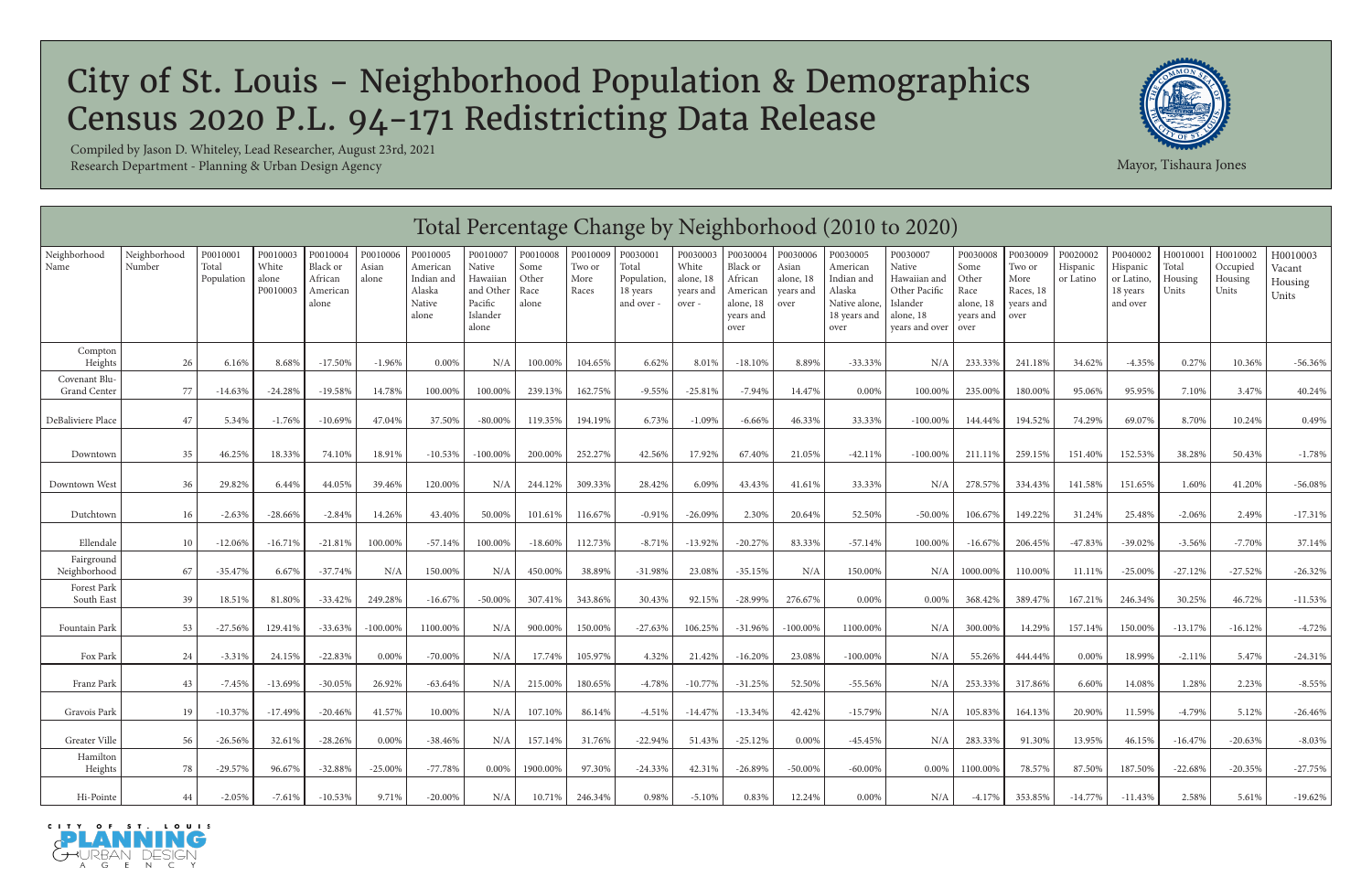|                               | Total Percentage Change by Neighborhood (2010 to 2020)<br>Neighborhood<br>P0010004<br>P0010006<br>P0010008<br>P0010009<br>P0030001<br>P0030003<br>P0020002<br>H0010001<br>P0010001<br>P0010003<br>P0010005<br>P0010007<br>P0030004<br>P0030006<br>P0030005<br>P0030007<br>P0030008<br>P0030009<br>P0040002<br>H0010002<br>H0010003 |                     |                            |                                          |                |                                                     |                                                                 |                                |                         |                                             |                                          |                                                                   |                                         |                                                                           |                                                                                           |                                                        |                                                  |                       |                                                |                           |                              |                            |
|-------------------------------|------------------------------------------------------------------------------------------------------------------------------------------------------------------------------------------------------------------------------------------------------------------------------------------------------------------------------------|---------------------|----------------------------|------------------------------------------|----------------|-----------------------------------------------------|-----------------------------------------------------------------|--------------------------------|-------------------------|---------------------------------------------|------------------------------------------|-------------------------------------------------------------------|-----------------------------------------|---------------------------------------------------------------------------|-------------------------------------------------------------------------------------------|--------------------------------------------------------|--------------------------------------------------|-----------------------|------------------------------------------------|---------------------------|------------------------------|----------------------------|
| Neighborhood<br>Name          | Number                                                                                                                                                                                                                                                                                                                             | Total<br>Population | White<br>alone<br>P0010003 | Black or<br>African<br>American<br>alone | Asian<br>alone | American<br>Indian and<br>Alaska<br>Native<br>alone | Native<br>Hawaiian<br>and Other<br>Pacific<br>Islander<br>alone | Some<br>Other<br>Race<br>alone | Two or<br>More<br>Races | Total<br>Population<br>18 years<br>and over | White<br>alone, 18<br>years and<br>over- | Black or<br>African<br>American<br>alone, 18<br>years and<br>over | Asian<br>alone, 18<br>years and<br>over | American<br>Indian and<br>Alaska<br>Native alone,<br>18 years and<br>over | Native<br>Hawaiian and<br>Other Pacific<br>Islander<br>alone, 18<br>years and over   over | Some<br><b>Other</b><br>Race<br>alone, 18<br>years and | Two or<br>More<br>Races, 18<br>years and<br>over | Hispanic<br>or Latino | Hispanic<br>or Latino,<br>18 years<br>and over | Total<br>Housing<br>Units | Occupied<br>Housing<br>Units | Vacant<br>Housing<br>Units |
| <b>Holly Hills</b>            |                                                                                                                                                                                                                                                                                                                                    | $-1.46%$            | $-18.06%$                  | 44.34%                                   | 55.41%         | 375.00%                                             | 0.00%                                                           | 44.19%                         | 195.28%                 | 1.16%                                       | $-14.43%$                                | 43.09%                                                            | 40.32%                                  | 466.67%                                                                   | $0.00\%$                                                                                  | 60.38%                                                 | 364.71%                                          | 44.28%                | 55.04%                                         | $-0.05%$                  | $-3.12%$                     | 37.59%                     |
| Hyde Park                     | 65                                                                                                                                                                                                                                                                                                                                 | $-14.88%$           | $-39.39%$                  | $-15.08%$                                | 133.33%        | 400.00%                                             | N/A                                                             | 800.00%                        | 145.71%                 | $-12.92%$                                   | -43.79%                                  | $-11.00%$                                                         | 133.33%                                 | 150.00%                                                                   | N/A                                                                                       | N/A                                                    | 261.11%                                          | 44.00%                | 5.88%                                          | $-23.68%$                 | $-7.17%$                     | $-43.21%$                  |
| Jeff Vanderlou                | 59                                                                                                                                                                                                                                                                                                                                 | $-24.26%$           | 63.51%                     | $-28.01%$                                | 75.00%         | 162.50%                                             | N/A                                                             | 187.50%                        | 134.38%                 | $-18.31%$                                   | 72.31%                                   | $-22.81%$                                                         | 0.00%                                   | 128.57%                                                                   | N/A                                                                                       | 400.00%                                                | 235.29%                                          | 96.88%                | 127.78%                                        | $-23.08%$                 | $-19.32%$                    | $-33.58%$                  |
| Kings Oak                     | 40                                                                                                                                                                                                                                                                                                                                 | $-7.22%$            | 3.03%                      | $-24.29%$                                | $-75.00\%$     | N/A                                                 | N/A                                                             | N/A                            | 42.86%                  | $-10.07%$                                   | $-8.70%$                                 | $-19.23%$                                                         | $-75.00\%$                              | N/A                                                                       | N/A                                                                                       | N/A                                                    | 500.00%                                          | $-71.43%$             | $-83.33%$                                      | $-10.20%$                 | $-31.40%$                    | 141.67%                    |
| Kingsway East                 | 55                                                                                                                                                                                                                                                                                                                                 | $-29.36%$           | $-10.00\%$                 | $-31.73%$                                | $-20.00\%$     | 40.00%                                              | N/A                                                             | 2000.00%                       | 29.87%                  | $-23.86%$                                   | $-23.26%$                                | $-25.84%$                                                         | $-40.00\%$                              | $-20.00\%$                                                                | N/A                                                                                       | 1300.00%                                               | 54.35%                                           | $-26.32%$             | $-7.69%$                                       | $-23.56%$                 | $-23.03%$                    | $-25.10%$                  |
| Kingsway West                 | 52                                                                                                                                                                                                                                                                                                                                 | $-24.32%$           | 54.24%                     | $-28.28%$                                | $-100.00%$     | $-81.25%$                                           | N/A                                                             | 375.00%                        | 39.58%                  | $-22.48%$                                   | 58.56%                                   | $-26.19%$                                                         | $-100.00\%$                             | $-86.67%$                                                                 | N/A                                                                                       | 175.00%                                                | $-2.56%$                                         | $-44.83%$             | $-58.33%$                                      | $-12.23%$                 | $-19.01%$                    | 2.74%                      |
| Kosciusko                     | 20                                                                                                                                                                                                                                                                                                                                 | 271.43%             | 233.33%                    | 166.67%                                  | N/A            | N/A                                                 | N/A                                                             | N/A                            | 600.00%                 | 181.82%                                     | 100.00%                                  | 40.00%                                                            | N/A                                     | N/A                                                                       | N/A                                                                                       | N/A                                                    | N/A                                              | N/A                   | N/A                                            | $-66.67%$                 | $-25.00\%$                   | $-81.82\%$                 |
| Lafayette Square              | 32                                                                                                                                                                                                                                                                                                                                 | 4.14%               | 0.60%                      | $-12.10%$                                | $-7.27%$       | $-100.00\%$                                         | N/A                                                             | 73.33%                         | 196.23%                 | 3.22%                                       | $-0.65%$                                 | $-12.50%$                                                         | $-2.08%$                                | $-100.00\%$                                                               | N/A                                                                                       | 69.23%                                                 | 310.00%                                          | 14.52%                | 16.00%                                         | 0.83%                     | 4.58%                        | $-30.50\%$                 |
| LaSalle Park                  | 34                                                                                                                                                                                                                                                                                                                                 | $-16.24%$           | $-8.99%$                   | $-22.32%$                                | $-55.56%$      | $-50.00\%$                                          | $-100.00\%$                                                     | 300.00%                        | 47.50%                  | $-7.98%$                                    | $-2.42%$                                 | $-14.70%$                                                         | $-77.78%$                               | $-50.00\%$                                                                | $-100.00\%$                                                                               | 700.00%                                                | 72.00%                                           | $-26.09%$             | $-12.50%$                                      | $-0.92%$                  | 0.70%                        | $-11.76%$                  |
| Lewis Place                   | 54                                                                                                                                                                                                                                                                                                                                 | $-18.77%$           | 82.95%                     | $-25.49%$                                | $-100.00%$     | $-14.29%$                                           | N/A                                                             | 8.33%                          | 40.00%                  | $-10.04%$                                   | 76.74%                                   | $-17.92%$                                                         | $-100.00\%$                             | 200.00%                                                                   | N/A                                                                                       | 25.00%                                                 | 33.33%                                           | 78.57%                | 50.00%                                         | $-18.08%$                 | $-17.33%$                    | $-19.71%$                  |
| Lindenwood<br>Park            |                                                                                                                                                                                                                                                                                                                                    | $-1.04%$            | $-9.85%$                   | 45.68%                                   | 82.81%         | $-30.00\%$                                          | $-40.00\%$                                                      | 77.14%                         | 202.93%                 | 0.40%                                       | $-7.94%$                                 | 49.38%                                                            | 84.11%                                  | 0.00%                                                                     | $-25.00\%$                                                                                | 97.92%                                                 | 316.67%                                          | 39.53%                | 29.11%                                         | 0.33%                     | 2.54%                        | $-21.41%$                  |
| Marine Villa                  | 18                                                                                                                                                                                                                                                                                                                                 | $-5.98%$            | $-12.03%$                  | $-18.51%$                                | $-27.03%$      | 125.00%                                             | N/A                                                             | 143.33%                        | 182.72%                 | $-1.09%$                                    | $-10.29%$                                | $-8.73%$                                                          | $-10.00\%$                              | 150.00%                                                                   | N/A                                                                                       | 111.36%                                                | 230.00%                                          | 48.26%                | 32.52%                                         | $-4.46%$                  | $-1.60%$                     | $-14.74%$                  |
| Mark Twain                    | 71                                                                                                                                                                                                                                                                                                                                 | $-22.23%$           | 81.40%                     | $-24.41%$                                | N/A            | 0.00%                                               | $-100.00\%$                                                     | 1800.00%                       | 21.05%                  | $-19.71%$                                   | 73.68%                                   | $-22.05%$                                                         | N/A                                     | 0.00%                                                                     | N/A                                                                                       | N/A                                                    | 41.67%                                           | 52.38%                | 163.64%                                        | $-6.76%$                  | $-13.94%$                    | 24.93%                     |
| Mark Twain I-70<br>Industrial | 70                                                                                                                                                                                                                                                                                                                                 | $-30.35%$           | 6.45%                      | $-32.74%$                                | 100.00%        | N/A                                                 | $-100.00\%$                                                     | $-68.75%$                      | 350.00%                 | $-23.23%$                                   | 6.90%                                    | $-26.45%$                                                         | 100.00%                                 | N/A                                                                       | $-100.00\%$                                                                               | $-61.54\%$                                             | 800.00%                                          | $-50.00\%$            | $-50.00\%$                                     | $-4.64%$                  | $-9.17%$                     | 26.00%                     |
| McKinley<br>Heights           | 23                                                                                                                                                                                                                                                                                                                                 | 11.42%              | 20.61%                     | $-8.56%$                                 | 127.27%        | $-33.33\%$                                          | N/A                                                             | $-10.00\%$                     | 113.11%                 | 16.32%                                      | 21.32%                                   | $-2.67%$                                                          | 140.00%                                 | $-33.33\%$                                                                | N/A                                                                                       | 50.00%                                                 | 125.58%                                          | 35.00%                | 31.25%                                         | 2.46%                     | 18.02%                       | $-36.81\%$                 |
| Midtown                       | 37                                                                                                                                                                                                                                                                                                                                 | 21.41%              | $-6.40%$                   | 63.56%                                   | 27.75%         | 40.00%                                              | $0.00\%$                                                        | 380.39%                        | 148.21%                 | 20.40%                                      | $-7.31%$                                 | 66.40%                                                            | 28.35%                                  | 20.00%                                                                    | $0.00\%$                                                                                  | 372.55%                                                | 135.19%                                          | 72.44%                | 64.52%                                         | 31.31%                    | 42.46%                       | -9.17%                     |





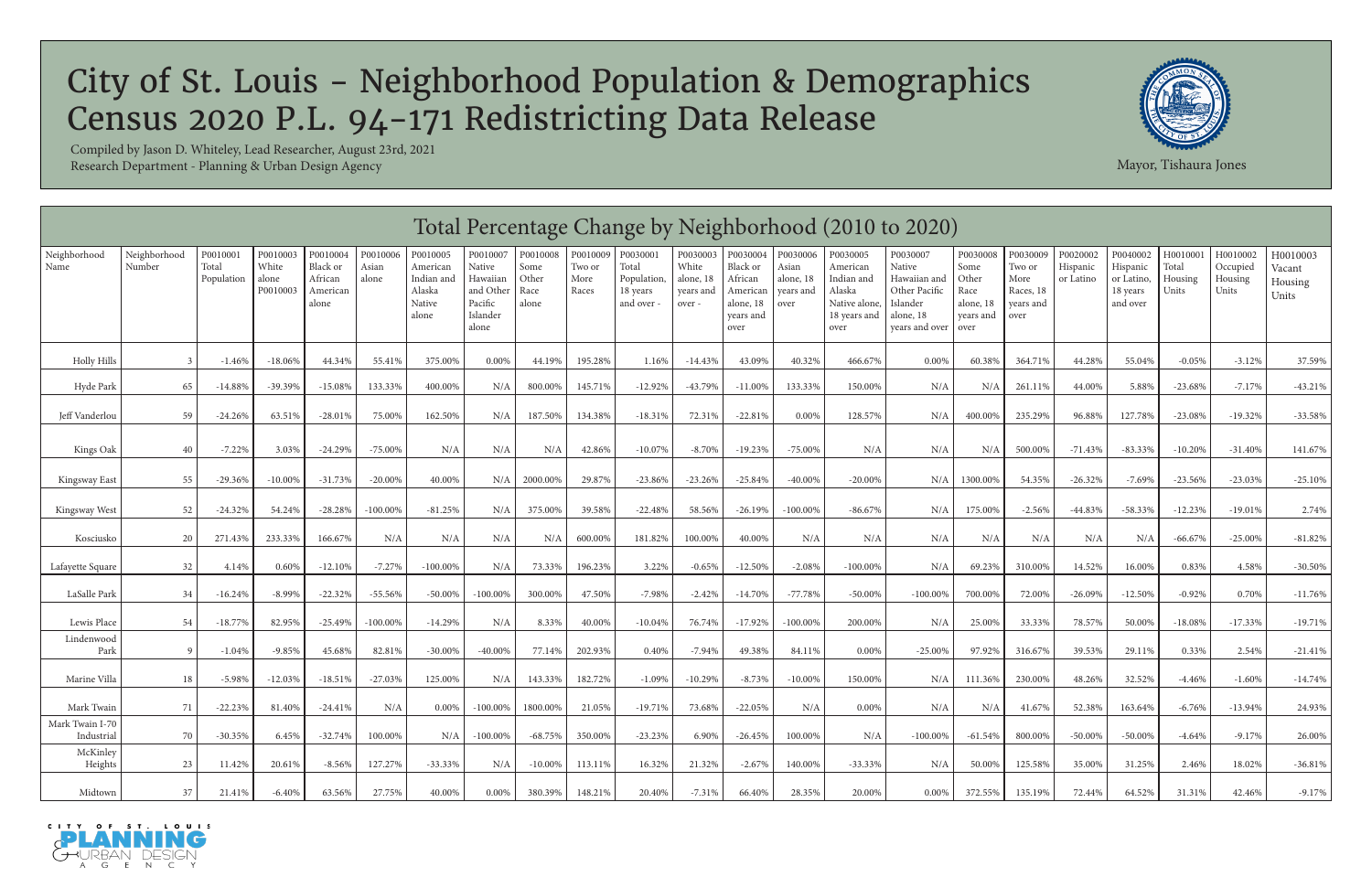|                          |                        |                                 |                                        |                                                      |                            |                                                                 |                                                                             |                                            |                                     |                                                            |                                                       |                                                                               |                                                     |                                                                                       | Total Percentage Change by Neighborhood (2010 to 2020)                                         |                                                                     |                                                              |                                   |                                                            |                                       |                                          |                                        |
|--------------------------|------------------------|---------------------------------|----------------------------------------|------------------------------------------------------|----------------------------|-----------------------------------------------------------------|-----------------------------------------------------------------------------|--------------------------------------------|-------------------------------------|------------------------------------------------------------|-------------------------------------------------------|-------------------------------------------------------------------------------|-----------------------------------------------------|---------------------------------------------------------------------------------------|------------------------------------------------------------------------------------------------|---------------------------------------------------------------------|--------------------------------------------------------------|-----------------------------------|------------------------------------------------------------|---------------------------------------|------------------------------------------|----------------------------------------|
| Neighborhood<br>Name     | Neighborhood<br>Number | P0010001<br>Total<br>Population | P0010003<br>White<br>alone<br>P0010003 | P0010004<br>Black or<br>African<br>American<br>alone | P0010006<br>Asian<br>alone | P0010005<br>American<br>Indian and<br>Alaska<br>Native<br>alone | P0010007<br>Native<br>Hawaiian<br>and Other<br>Pacific<br>Islander<br>alone | P0010008<br>Some<br>Other<br>Race<br>alone | P0010009<br>Two or<br>More<br>Races | P0030001<br>Total<br>Population,<br>18 years<br>and over - | P0030003<br>White<br>alone, 18<br>years and<br>over - | P0030004<br>Black or<br>African<br>American<br>alone, 18<br>years and<br>over | P0030006<br>Asian<br>alone, 18<br>years and<br>over | P0030005<br>American<br>Indian and<br>Alaska<br>Native alone,<br>18 years and<br>over | P0030007<br>Native<br>Hawaiian and<br>Other Pacific<br>Islander<br>alone, 18<br>years and over | P0030008<br>Some<br>Other<br>Race<br>alone, 18<br>vears and<br>over | P0030009<br>Two or<br>More<br>Races, 18<br>years and<br>over | P0020002<br>Hispanic<br>or Latino | P0040002<br>Hispanic<br>or Latino,<br>18 years<br>and over | H0010001<br>Total<br>Housing<br>Units | H0010002<br>Occupied<br>Housing<br>Units | H0010003<br>Vacant<br>Housing<br>Units |
| Mount Pleasant           | 17                     | $-0.73%$                        | $-16.50\%$                             | $-1.78\%$                                            | $-14.29%$                  | 19.05%                                                          | 0.00%                                                                       | 87.50%                                     | 134.93%                             | 4.94%                                                      | $-14.86%$                                             | 10.82%                                                                        | $-15.85%$                                           | 25.00%                                                                                | $-100.00\%$                                                                                    | 132.56%                                                             | 211.69%                                                      | 53.29%                            | 79.26%                                                     | 3.35%                                 | 1.13%                                    | 13.18%                                 |
| Near North<br>Riverfront | 64                     | $-28.57%$                       | $-29.71%$                              | $-34.21%$                                            | 175.00%                    | $-66.67%$                                                       | N/A                                                                         | 600.00%                                    | 300.00%                             | $-34.44%$                                                  | $-29.18%$                                             | $-43.14%$                                                                     | 133.33%                                             | $-66.67%$                                                                             | N/A                                                                                            | N/A                                                                 | 100.00%                                                      | 1400.00%                          | N/A                                                        | 30.14%                                | 70.21%                                   | $-42.31%$                              |
| North Hampton            | 14                     | $-5.11%$                        | $-10.41%$                              | $-1.08%$                                             | $-16.45%$                  | 0.00%                                                           | $-50.00\%$                                                                  | $-7.56%$                                   | 149.26%                             | $-1.50%$                                                   | $-7.80\%$                                             | 7.98%                                                                         | $-10.86%$                                           | 9.09%                                                                                 | $-50.00%$                                                                                      | 7.23%                                                               | 231.82%                                                      | 8.75%                             | 21.12%                                                     | $-5.01%$                              | $-3.25%$                                 | $-20.16%$                              |
| North Pointe             | 73                     | $-14.37%$                       | 16.67%                                 | $-16.29%$                                            | $0.00\%$                   | 50.00%                                                          | N/A                                                                         | 133.33%                                    | 104.88%                             | $-11.81%$                                                  | 2.17%                                                 | $-13.75%$                                                                     | $0.00\%$                                            | 100.00%                                                                               | N/A                                                                                            | 600.00%                                                             | 163.64%                                                      | 100.00%                           | 112.50%                                                    | $-0.60%$                              | $-3.87\%$                                | 38.58%                                 |
| North Riverfront         | 79                     | $-83.56%$                       | $-33.08%$                              | $-92.58%$                                            | N/A                        | N/A                                                             | N/A                                                                         | $-90.70%$                                  | $-100.00\%$                         | $-82.50%$                                                  | $-24.58%$                                             | $-92.47%$                                                                     | N/A                                                 | N/A                                                                                   | N/A                                                                                            | -90.24%                                                             | $-100.00\%$                                                  | $-88.64%$                         | $-88.10%$                                                  | $-72.22%$                             | $-33.33%$                                | $-91.67%$                              |
| O'Fallon                 | 68                     | $-25.02%$                       | $-9.68%$                               | $-26.30%$                                            | 25.00%                     | $-35.29%$                                                       | 100.00%                                                                     | 237.50%                                    | 18.68%                              | $-22.52%$                                                  | $-10.71%$                                             | $-23.30\%$                                                                    | 0.00%                                               | $-21.43%$                                                                             | 100.00%                                                                                        | 133.33%                                                             | 1.69%                                                        | $-28.00\%$                        | $-40.00\%$                                                 | $-7.35%$                              | $-16.44%$                                | 17.54%                                 |
| Old North St.<br>Louis   | 63                     | $-22.34%$                       | $-46.48%$                              | $-17.93%$                                            | $-85.71%$                  | $-93.75%$                                                       | $-100.00\%$                                                                 | $-37.50%$                                  | 88.24%                              | $-17.88%$                                                  | $-46.73%$                                             | $-9.67%$                                                                      | $-85.71%$                                           | $-93.75%$                                                                             | $-100.00\%$                                                                                    | $-33.33\%$                                                          | 142.11%                                                      | $-69.64%$                         | $-48.48%$                                                  | $-13.87%$                             | $-10.10%$                                | $-26.91%$                              |
| Patch                    | 2                      | 5.45%                           | $-18.27%$                              | 47.89%                                               | $-11.43%$                  | 55.56%                                                          | N/A                                                                         | 224.32%                                    | 119.30%                             | 5.04%                                                      | $-17.14%$                                             | 60.00%                                                                        | 0.00%                                               | 109.09%                                                                               | N/A                                                                                            | 290.00%                                                             | 196.43%                                                      | 114.95%                           | 104.11%                                                    | 3.31%                                 | 4.96%                                    | $-3.72%$                               |
| Peabody Darst<br>Webbe   | 33                     | 2.73%                           | 51.63%                                 | $-6.44\%$                                            | 137.50%                    | $-33.33%$                                                       | N/A                                                                         | 250.00%                                    | 141.67%                             | 10.49%                                                     | 38.84%                                                | $-1.40\%$                                                                     | 216.67%                                             | 100.00%                                                                               | N/A                                                                                            | 800.00%                                                             | 252.63%                                                      | 254.55%                           | 242.86%                                                    | 8.69%                                 | 4.06%                                    | 59.77%                                 |
| Penrose                  | 69                     | $-17.91%$                       | $-2.04%$                               | $-19.71%$                                            | $-100.00\%$                | 140.00%                                                         | $-75.00\%$                                                                  | 136.36%                                    | 69.32%                              | $-16.12%$                                                  | $-8.33\%$                                             | $-18.17%$                                                                     | $-100.00\%$                                         | 242.86%                                                                               | $-50.00\%$                                                                                     | 112.50%                                                             | 93.55%                                                       | 23.53%                            | 39.13%                                                     | $-3.83%$                              | $-11.38%$                                | 26.39%                                 |
| Princeton<br>Heights     | - 6                    | $-3.35%$                        | $-14.26%$                              | 58.55%                                               | 73.17%                     | $-16.67%$                                                       | 100.00%                                                                     | 176.74%                                    | 294.20%                             | 0.73%                                                      | $-9.97\%$                                             | 74.09%                                                                        | 72.06%                                              | $-11.76%$                                                                             | 100.00%                                                                                        | 260.87%                                                             | 468.49%                                                      | 42.97%                            | 60.57%                                                     | 0.35%                                 | 2.14%                                    | $-19.35%$                              |
| Riverview                | 75                     | $-20.39%$                       | $-22.73%$                              | $-19.14%$                                            | $-100.00\%$                | $-100.00\%$                                                     | N/A                                                                         | N/A                                        | 300.00%                             | $-16.29%$                                                  | $-18.75%$                                             | $-14.18%$                                                                     | $-100.00\%$                                         | $-100.00\%$                                                                           | N/A                                                                                            | N/A                                                                 | 300.00%                                                      | $0.00\%$                          | $0.00\%$                                                   | $-18.24%$                             | $-21.77%$                                | $-5.71%$                               |
| Shaw                     | 27                     | 1.59%                           | 29.97%                                 | $-46.86%$                                            | 61.67%                     | 13.33%                                                          | $0.00\%$                                                                    | 44.64%                                     | 119.01%                             | 7.25%                                                      | 26.59%                                                | -38.49%                                                                       | 77.88%                                              | 25.00%                                                                                | $0.00\%$                                                                                       | 71.05%                                                              | 175.76%                                                      | 94.84%                            | 80.99%                                                     | $0.00\%$                              | 10.65%                                   | $-45.10%$                              |
| Skinker DeBaliv-<br>iere | 46                     | $-4.37%$                        | $-6.55%$                               | $-25.71%$                                            | 45.61%                     | $-11.76%$                                                       | 400.00%                                                                     | 264.71%                                    | 124.14%                             | $-2.15%$                                                   | $-6.82%$                                              | $-22.90\%$                                                                    | 49.25%                                              | $-18.18%$                                                                             | 200.00%                                                                                        | 178.57%                                                             | 250.82%                                                      | 33.61%                            | 51.58%                                                     | $-2.54%$                              | $-5.47%$                                 | 20.66%                                 |
| Soulard                  | 21                     | 11.37%                          | 1.37%                                  | 32.31%                                               | 25.71%                     | 37.50%                                                          | $0.00\%$                                                                    | 235.29%                                    | 194.87%                             | 12.13%                                                     | 2.50%                                                 | 40.00%                                                                        | 30.00%                                              | 37.50%                                                                                | $-100.00\%$                                                                                    | 229.41%                                                             | 198.46%                                                      | 74.47%                            | 73.56%                                                     | 13.15%                                | 13.27%                                   | 12.53%                                 |
| Southampton              | 7                      | $-3.72%$                        | $-8.60\%$                              | $-0.87%$                                             | $-21.83%$                  | 60.00%                                                          | $-100.00\%$                                                                 | 28.00%                                     | 200.76%                             | $-0.21%$                                                   | $-6.00\%$                                             | 11.75%                                                                        | $-21.74%$                                           | 76.92%                                                                                | $-100.00\%$                                                                                    | 51.92%                                                              | 386.44%                                                      | 20.41%                            | 31.25%                                                     | 1.18%                                 | 3.39%                                    | $-22.15%$                              |





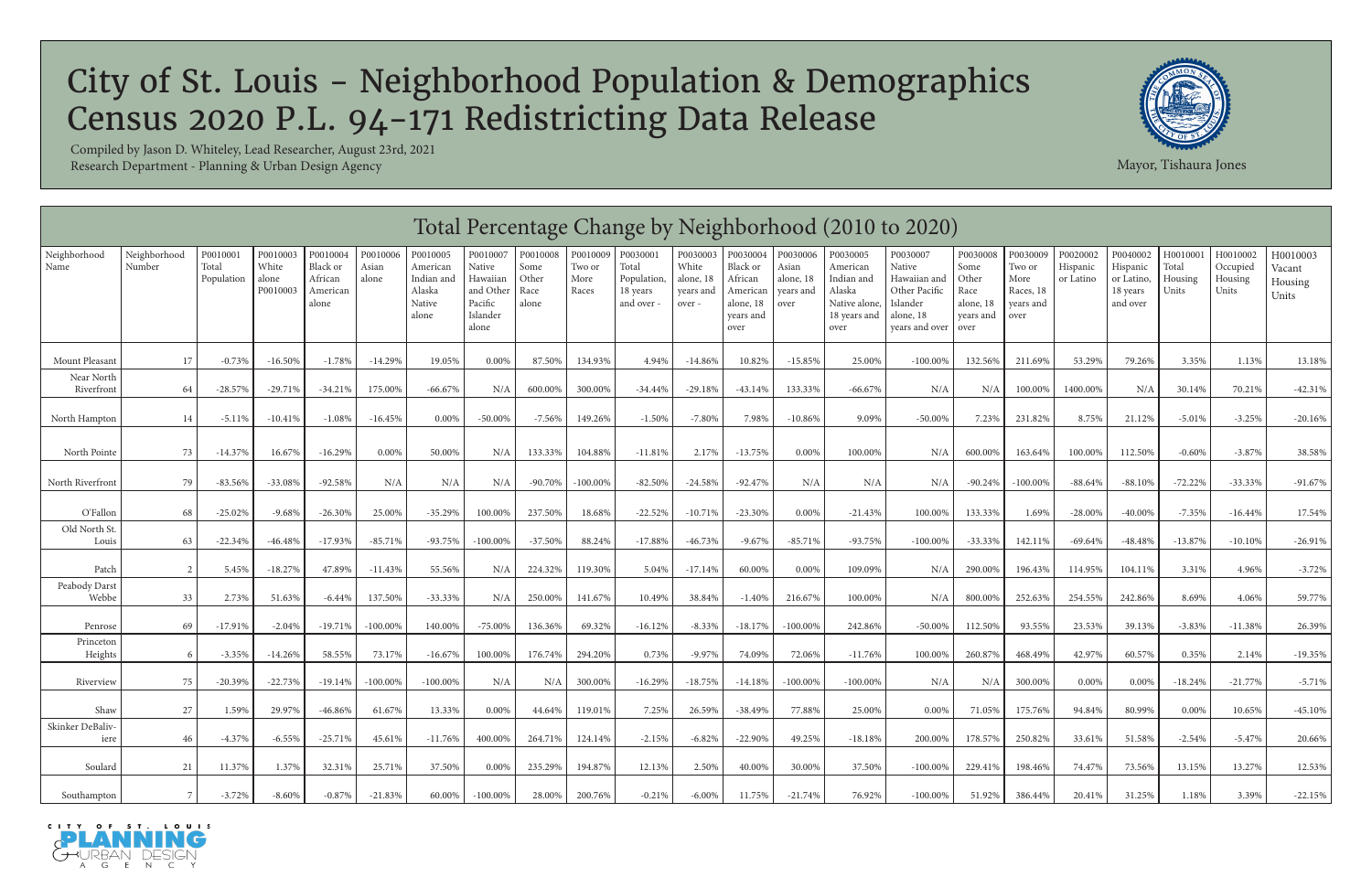|                       | Total Percentage Change by Neighborhood (2010 to 2020)<br>Neighborhood<br>P0010003<br>P0010004<br>P0010008<br>P0010009<br>P0030001<br>P0030003<br>P0030009<br>P0020002<br>P0040002<br>H0010001<br>H0010002<br>P0010001<br>P0010006<br>P0010005<br>P0010007<br>P0030004<br>P0030006<br>P0030005<br>P0030007<br>P0030008<br>H0010003 |                     |                            |                                          |                |                                                     |                                                                 |                                |                         |                                              |                                          |                                                                   |                                         |                                                                           |                                                                                    |                                                         |                                                  |                       |                                                |                           |                              |                            |
|-----------------------|------------------------------------------------------------------------------------------------------------------------------------------------------------------------------------------------------------------------------------------------------------------------------------------------------------------------------------|---------------------|----------------------------|------------------------------------------|----------------|-----------------------------------------------------|-----------------------------------------------------------------|--------------------------------|-------------------------|----------------------------------------------|------------------------------------------|-------------------------------------------------------------------|-----------------------------------------|---------------------------------------------------------------------------|------------------------------------------------------------------------------------|---------------------------------------------------------|--------------------------------------------------|-----------------------|------------------------------------------------|---------------------------|------------------------------|----------------------------|
| Neighborhood<br>Name  | Number                                                                                                                                                                                                                                                                                                                             | Total<br>Population | White<br>alone<br>P0010003 | Black or<br>African<br>American<br>alone | Asian<br>alone | American<br>Indian and<br>Alaska<br>Native<br>alone | Native<br>Hawaiian<br>and Other<br>Pacific<br>Islander<br>alone | Some<br>Other<br>Race<br>alone | Two or<br>More<br>Races | Total<br>Population,<br>18 years<br>and over | White<br>alone, 18<br>years and<br>over- | Black or<br>African<br>American<br>alone, 18<br>years and<br>over | Asian<br>alone, 18<br>years and<br>over | American<br>Indian and<br>Alaska<br>Native alone,<br>18 years and<br>over | Native<br>Hawaiian and<br>Other Pacific<br>Islander<br>alone, 18<br>years and over | Some<br>Other<br>Race<br>alone, 18<br>years and<br>over | Two or<br>More<br>Races, 18<br>vears and<br>over | Hispanic<br>or Latino | Hispanic<br>or Latino,<br>18 years<br>and over | Total<br>Housing<br>Units | Occupied<br>Housing<br>Units | Vacant<br>Housing<br>Units |
| Southwest<br>Garden   | 13                                                                                                                                                                                                                                                                                                                                 | 7.37%               | 3.04%                      | $-14.80\%$                               | 68.97%         | $-23.08%$                                           | $-50.00%$                                                       | 100.00%                        | 192.24%                 | 8.03%                                        | 3.38%                                    | $-12.13%$                                                         | 78.33%                                  | $-38.46%$                                                                 | $-50.00\%$                                                                         | 168.97%                                                 | 233.33%                                          | 41.67%                | 54.03%                                         | 7.88%                     | 10.54%                       | $-9.27%$                   |
| St. Louis Hills       | -8                                                                                                                                                                                                                                                                                                                                 | 1.94%               | $-4.12%$                   | 55.06%                                   | 18.48%         | $-8.33%$                                            | 50.00%                                                          | 81.08%                         | 316.67%                 | 4.47%                                        | $-1.34%$                                 | 59.86%                                                            | 40.63%                                  | $-9.09%$                                                                  | 100.00%                                                                            | 92.86%                                                  | 352.54%                                          | 20.00%                | 16.39%                                         | 0.70%                     | 1.63%                        | $-10.38%$                  |
| St. Louis Place       | 60                                                                                                                                                                                                                                                                                                                                 | $-20.52%$           | $-30.48%$                  | $-20.84%$                                | $-60.00%$      | 140.00%                                             | N/A                                                             | 0.00%                          | 21.43%                  | $-11.90\%$                                   | $-34.87%$                                | $-10.75%$                                                         | $-55.56%$                               | 100.00%                                                                   | N/A                                                                                | 16.67%                                                  | 53.13%                                           | 73.68%                | 107.69%                                        | $-8.63%$                  | $-3.30%$                     | $-25.43\%$                 |
| The Gate District     | 31                                                                                                                                                                                                                                                                                                                                 | -1.07%              | 31.66%                     | $-12.81%$                                | 50.00%         | $-16.67\%$                                          | N/A                                                             | 160.00%                        | 248.00%                 | 1.95%                                        | 26.94%                                   | $-9.34\%$                                                         | 48.78%                                  | $-20.00\%$                                                                | N/A                                                                                | 277.78%                                                 | 267.86%                                          | 161.54%               | 176.00%                                        | 0.97%                     | 3.33%                        | $-16.04\%$                 |
| The Hill              | 12                                                                                                                                                                                                                                                                                                                                 | 1.80%               | $-1.83%$                   | $-26.19%$                                | 40.00%         | $0.00\%$                                            | 300.00%                                                         | 262.50%                        | 217.14%                 | 3.09%                                        | $-0.65%$                                 | $-25.40%$                                                         | 41.18%                                  | $-25.00\%$                                                                | N/A                                                                                | 475.00%                                                 | 500.00%                                          | 161.29%               | 160.87%                                        | $-1.41%$                  | $-1.06%$                     | $-4.35%$                   |
| The Ville             | 57                                                                                                                                                                                                                                                                                                                                 | $-23.61%$           | 9.09%                      | $-24.66%$                                | N/A            | 0.00%                                               | N/A                                                             | N/A                            | $0.00\%$                | $-18.18%$                                    | 41.18%                                   | $-19.46%$                                                         | N/A                                     | 0.00%                                                                     | N/A                                                                                | N/A                                                     | 5.56%                                            | -73.33%               | $-60.00\%$                                     | $-33.47%$                 | $-26.41%$                    | $-44.15%$                  |
| Tiffany               | 29                                                                                                                                                                                                                                                                                                                                 | $-13.68%$           | 106.14%                    | $-35.69%$                                | 79.17%         | $-50.00\%$                                          | N/A                                                             | 250.00%                        | 95.24%                  | $-1.58%$                                     | 92.79%                                   | $-26.57%$                                                         | 95.00%                                  | $-50.00\%$                                                                | N/A                                                                                | 300.00%                                                 | 130.77%                                          | 113.33%               | 118.18%                                        | $-6.03%$                  | 4.90%                        | $-65.85%$                  |
| Tower Grove East      | 25                                                                                                                                                                                                                                                                                                                                 | $-2.48%$            | 18.25%                     | $-35.58%$                                | $-8.06%$       | $-52.94%$                                           | $0.00\%$                                                        | $-0.83%$                       | 200.00%                 | 2.82%                                        | 18.78%                                   | $-29.54%$                                                         | 3.81%                                   | $-53.33%$                                                                 | $-50.00%$                                                                          | $-5.49%$                                                | 269.88%                                          | 6.64%                 | 4.74%                                          | $-2.57%$                  | 6.00%                        | $-34.77\%$                 |
| Tower Grove<br>South  | 15                                                                                                                                                                                                                                                                                                                                 | $-4.61%$            | 0.01%                      | $-29.94\%$                               | $-14.19%$      | 33.33%                                              | $-25.00\%$                                                      | 67.39%                         | 96.73%                  | $-1.53%$                                     | 0.71%                                    | $-23.80%$                                                         | $-4.20%$                                | 40.63%                                                                    | $-50.00%$                                                                          | 68.40%                                                  | 113.75%                                          | 10.84%                | 8.19%                                          | $-2.36%$                  | 2.23%                        | $-29.29%$                  |
| Vandeventer           | 58                                                                                                                                                                                                                                                                                                                                 | 21.34%              | 366.67%                    | 12.80%                                   | 1000.00%       | 125.00%                                             | N/A                                                             | 211.11%                        | 110.53%                 | 19.84%                                       | 305.26%                                  | 11.98%                                                            | 500.00%                                 | 50.00%                                                                    | N/A                                                                                | 242.86%                                                 | 81.48%                                           | 90.00%                | 92.31%                                         | 17.83%                    | 42.06%                       | $-41.22%$                  |
| Visitation Park       | 49                                                                                                                                                                                                                                                                                                                                 | $-3.75\%$           | 198.21%                    | $-17.40%$                                | 175.00%        | 100.00%                                             | N/A                                                             | $0.00\%$                       | $-16.00\%$              | 7.42%                                        | 281.40%                                  | $-10.61%$                                                         | 175.00%                                 | $-100.00\%$                                                               | N/A                                                                                | 50.00%                                                  | $-22.22%$                                        | 366.67%               | 400.00%                                        | $-1.13%$                  | 9.61%                        | $-26.92\%$                 |
| Walnut Park East      | 72                                                                                                                                                                                                                                                                                                                                 | $-33.24%$           | $-28.30%$                  | $-35.17%$                                | 450.00%        | 0.00%                                               | N/A                                                             | 14.29%                         | 55.74%                  | $-26.98%$                                    | $-16.67%$                                | $-29.80%$                                                         | 450.00%                                 | 0.00%                                                                     | N/A                                                                                | 116.67%                                                 | 116.22%                                          | 32.35%                | 32.14%                                         | $-26.22%$                 | $-21.47\%$                   | $-39.05%$                  |
| Walnut Park<br>West   | 76                                                                                                                                                                                                                                                                                                                                 | $-23.53\%$          | $-43.24\%$                 | $-25.74%$                                | $-33.33\%$     | 500.00%                                             | N/A                                                             | 900.00%                        | 210.71%                 | $-21.35%$                                    | $-52.78%$                                | $-22.78%$                                                         | $-33.33\%$                              | 500.00%                                                                   | N/A                                                                                | 300.00%                                                 | 157.14%                                          | $-25.93%$             | $-9.52%$                                       | $-12.44%$                 | $-13.14%$                    | $-9.71%$                   |
| Wells Goodfel-<br>low | 50                                                                                                                                                                                                                                                                                                                                 | $-24.12%$           | 57.14%                     | $-26.28%$                                | $-66.67%$      | $-66.67%$                                           | $-100.00\%$                                                     | 775.00%                        | 58.54%                  | $-24.06%$                                    | 27.03%                                   | $-26.04%$                                                         | $-40.00\%$                              | $-70.00\%$                                                                | $-100.00\%$                                                                        | 1000.00%                                                | 100.00%                                          | 30.30%                | 5.00%                                          | $-24.12%$                 | $-21.75%$                    | $-28.42\%$                 |
| West End              | 48                                                                                                                                                                                                                                                                                                                                 | 4.14%               | 34.59%                     | $-12.30\%$                               | 385.42%        | 141.67%                                             | 0.00%                                                           | 102.20%                        | 120.96%                 | 9.64%                                        | 41.96%                                   | $-9.81%$                                                          | 487.18%                                 | 211.11%                                                                   | $0.00\%$                                                                           | 93.13%                                                  | 143.24%                                          | 109.16%               | 94.05%                                         | $-1.92%$                  | 7.00%                        | $-25.98\%$                 |
| Wydown Skinker        | 45                                                                                                                                                                                                                                                                                                                                 | 6.36%               | $-8.86%$                   | $-8.33\%$                                | 162.03%        | 100.00%                                             | N/A                                                             | -42.86%                        | 85.71%                  | 7.94%                                        | $-8.50\%$                                | $-3.33\%$                                                         | 178.08%                                 | 100.00%                                                                   | N/A                                                                                | $-57.14%$                                               | 91.67%                                           | 24.24%                | 23.33%                                         | $-0.54%$                  | 1.83%                        | $-18.60\%$                 |